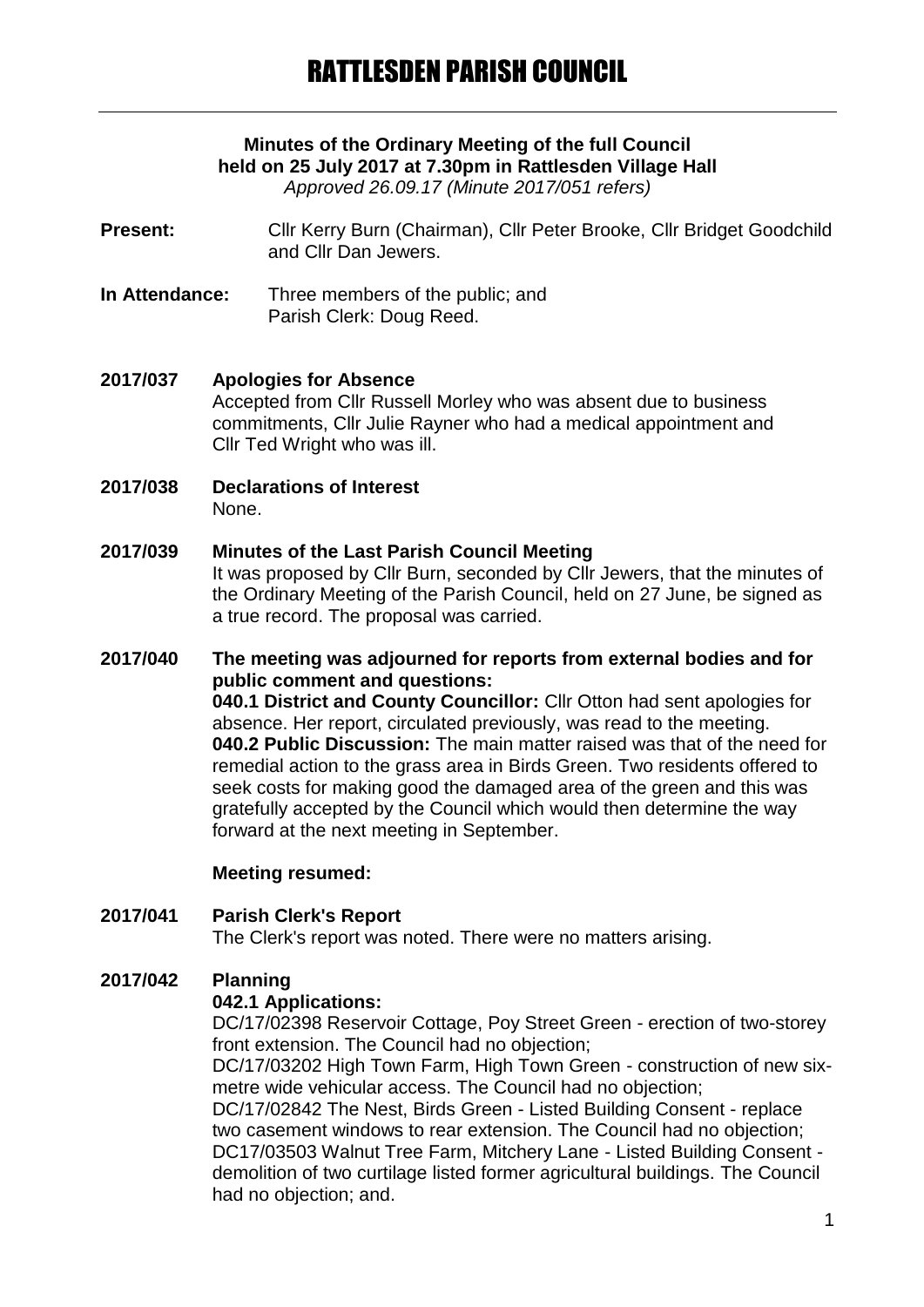DC/17/03043 and DC/17/03044 Walnut Tree Farm, Mitchery Lane erection of single-storey rear extension and gateway formed in garden wall and Listed Building Consent. The Council had no objection.

**042.2 Applications - Responses:** There were no applications which had had to be considered in advance of the meeting because of their deadlines. **042.3 Decisions:** It was noted that application 1789/17 Avis House, Lower Road had been granted.

## **2017/043 Finance**

**043.1 Financial Report:** The report to 30 June was received. It was noted that the TSB current account stood at £7,256.84 and the deposit account at £19,502.04 further to which it was proposed by Cllr Burn, seconded by Cllr Goodchild, that the reconciliation be approved and duly signed. The proposal was carried.

**043.2 Payments and Income:** It was proposed by Cllr Burn, seconded by Cllr Brooke, that the schedule of payments be approved. The proposal was carried. The schedule comprised the following:

- Litter-picker: salary (July) £144.98;
- $\bullet$  Clerk: salary (July) £309.69;
- HMRC: PAYE (July) £77.20;
- Litter-picker: salary (August) £144.98;
- Clerk: salary (August) £309.69;
- HMRC: PAYE (August) £77.20;
- Mr Roger Heard: 447th Bomber Group Memorial grass-cutting £60.00 (Section 137 expenditure);
- The Felsham Gardeners: Cemetery grass-cutting £190.00;
- The Felsham Gardeners: Cemetery extension tree work £45.00;
- ◆ Rattlesden Village Hall Committee: village hall hire £22.50;
- Clerk reimbursement of costs of HP Notebook, case, wireless mouse and software - £416.06; and
- Clerk: administrative expenses £33.14.

Income received was duly noted as follows:

TSB: business (deposit) account interest (July) - £0.83; and

 Mid Suffolk District Council: cleansing grant (April-June) - £204.10. **043.3 Accounts 2016-2017:** It was noted that the internal audit had been completed successfully and that the period for the exercise of public rights (to inspect the accounting records and related documents) had commenced on 3 July and would end on 11 August.

**043.4 Cemetery Extension:** Further to the receipt of written quotations for a new footpath/access to and within the extended Cemetery, it was proposed by Cllr Jewers, seconded by Cllr Burn, that A.E.White Surfacing Limited be engaged to undertake the work, including concrete edging kerbs, at a total cost of £5,478.00 + £1,095.60 VAT. The proposal was carried with costs to be met from reserves earmarked for the project.

#### **2017/044 Council Governance 044.1 New Legislation, Codes or Regulatory Issues:** None.